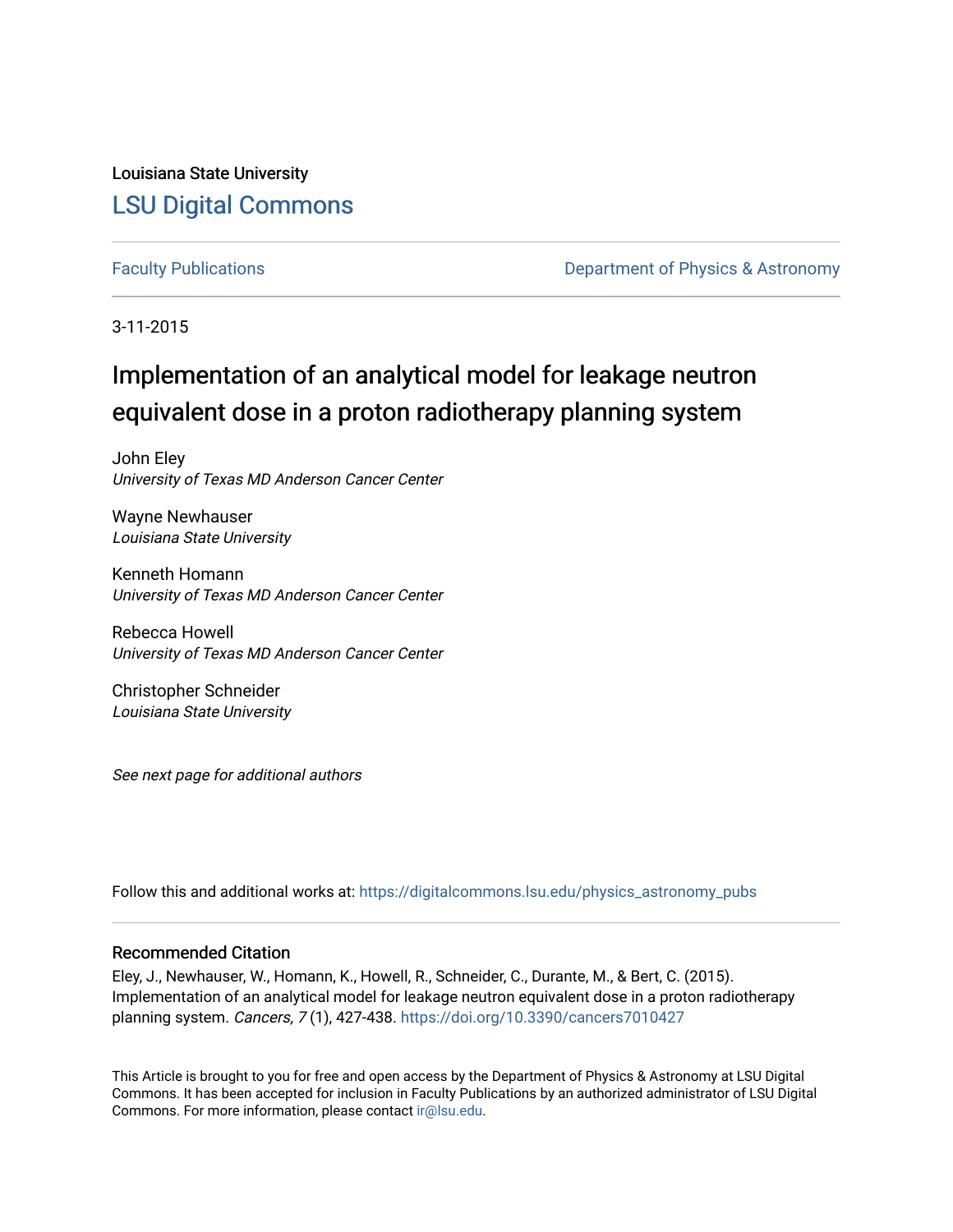### Authors

John Eley, Wayne Newhauser, Kenneth Homann, Rebecca Howell, Christopher Schneider, Marco Durante, and Christoph Bert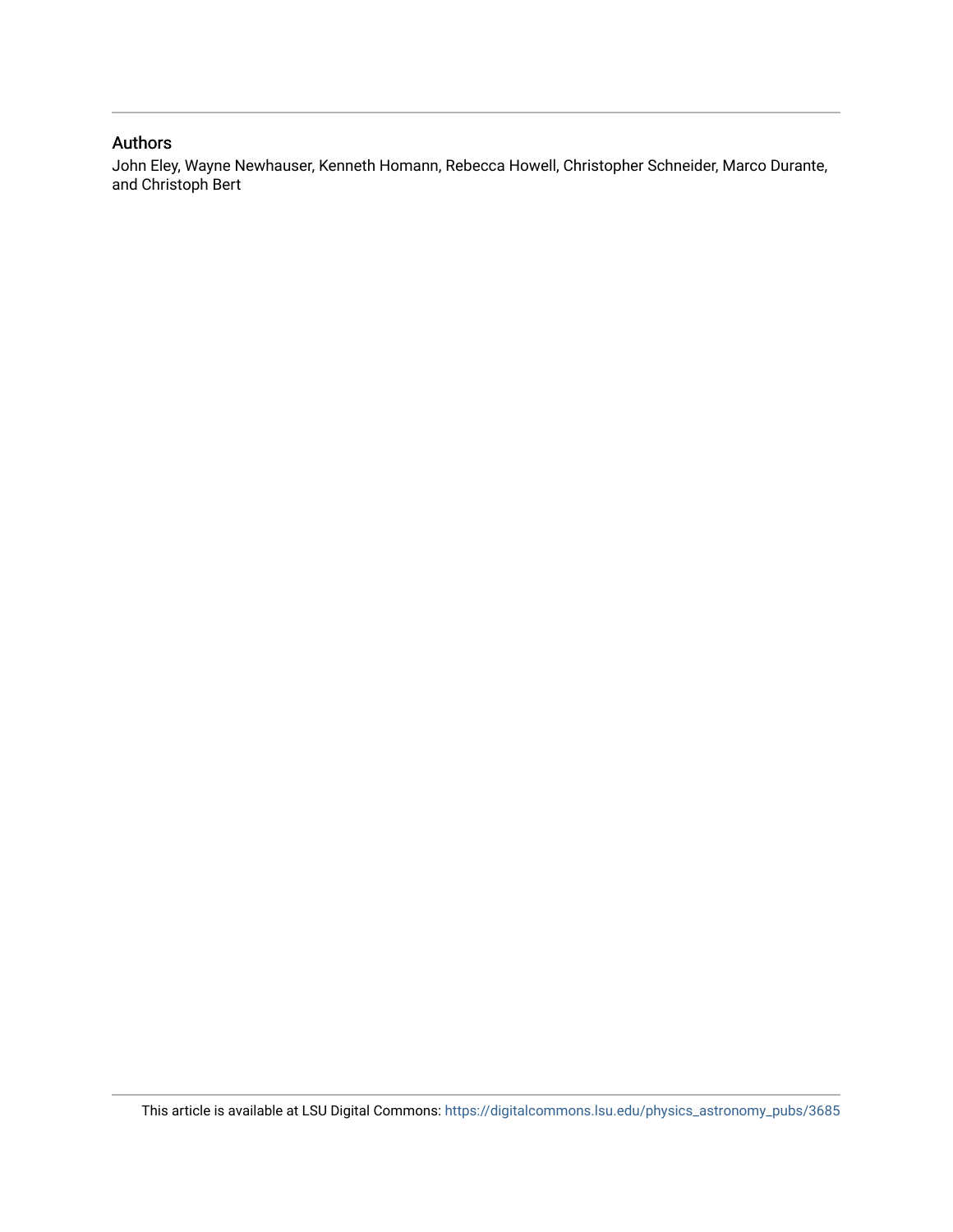

*Article*

# Implementation of an Analytical Model for Leakage Neutron Equivalent Dose in a Proton Radiotherapy Planning System

John Eley <sup>1,2</sup>, Wayne Newhauser  $^{3,4,\ast},$  Kenneth Homann  $^{1,2},$  Rebecca Howell  $^{1,2},$ Christopher Schneider <sup>3,4</sup>, Marco Durante <sup>5</sup> and Christoph Bert <sup>5</sup>

- <sup>1</sup> Department of Radiation Physics, The University of Texas MD Anderson Cancer Center, 1515 Holcombe Blvd., Houston, TX 77030, USA; E-Mails: jeley@som.umaryland.edu (J.E.); khomann@houstonmethodist.org (K.H.); rhowell@mdanderson.org (R.H.)
- $2$  Graduate School of Biomedical Sciences, The University of Texas, 6767 Bertner Ave., Houston, TX 77030, USA
- <sup>3</sup> Department of Physics and Astronomy, Louisiana State University and Agricultural and Mechanical College, 202 Nicholson Hall, Tower Drive, Baton Rouge, LA 70803, USA; E-Mail: cschn19@tigers.lsu.edu
- <sup>4</sup> Mary Bird Perkins Cancer Center, 4950 Essen Lane, Baton Rouge, LA 70809, USA
- <sup>5</sup> GSI Helmholtzzentrum für Schwerionenforschung, Planckstr. 1, Darmstadt 64291, Germany; E-Mails: m.durante@gsi.de (M.D.); christoph.bert@uk-erlangen.de (C.B.)
- \* Author to whom correspondence should be addressed; E-Mail: newhauser@lsu.edu; Tel.: +1-225-578-2762; Fax: +1-225-578-5855.

Academic Editor: Xiaodong Zhang

*Received: 2 December 2014 / Accepted: 2 March 2015 / Published: 11 March 2015*

Abstract: Equivalent dose from neutrons produced during proton radiotherapy increases the predicted risk of radiogenic late effects. However, out-of-field neutron dose is not taken into account by commercial proton radiotherapy treatment planning systems. The purpose of this study was to demonstrate the feasibility of implementing an analytical model to calculate leakage neutron equivalent dose in a treatment planning system. Passive scattering proton treatment plans were created for a water phantom and for a patient. For both the phantom and patient, the neutron equivalent doses were small but non-negligible and extended far beyond the therapeutic field. The time required for neutron equivalent dose calculation was 1.6 times longer than that required for proton dose calculation, with a total calculation time of less than 1 h on one processor for both treatment plans. Our results demonstrate that it is feasible to predict neutron equivalent dose distributions using an analytical dose algorithm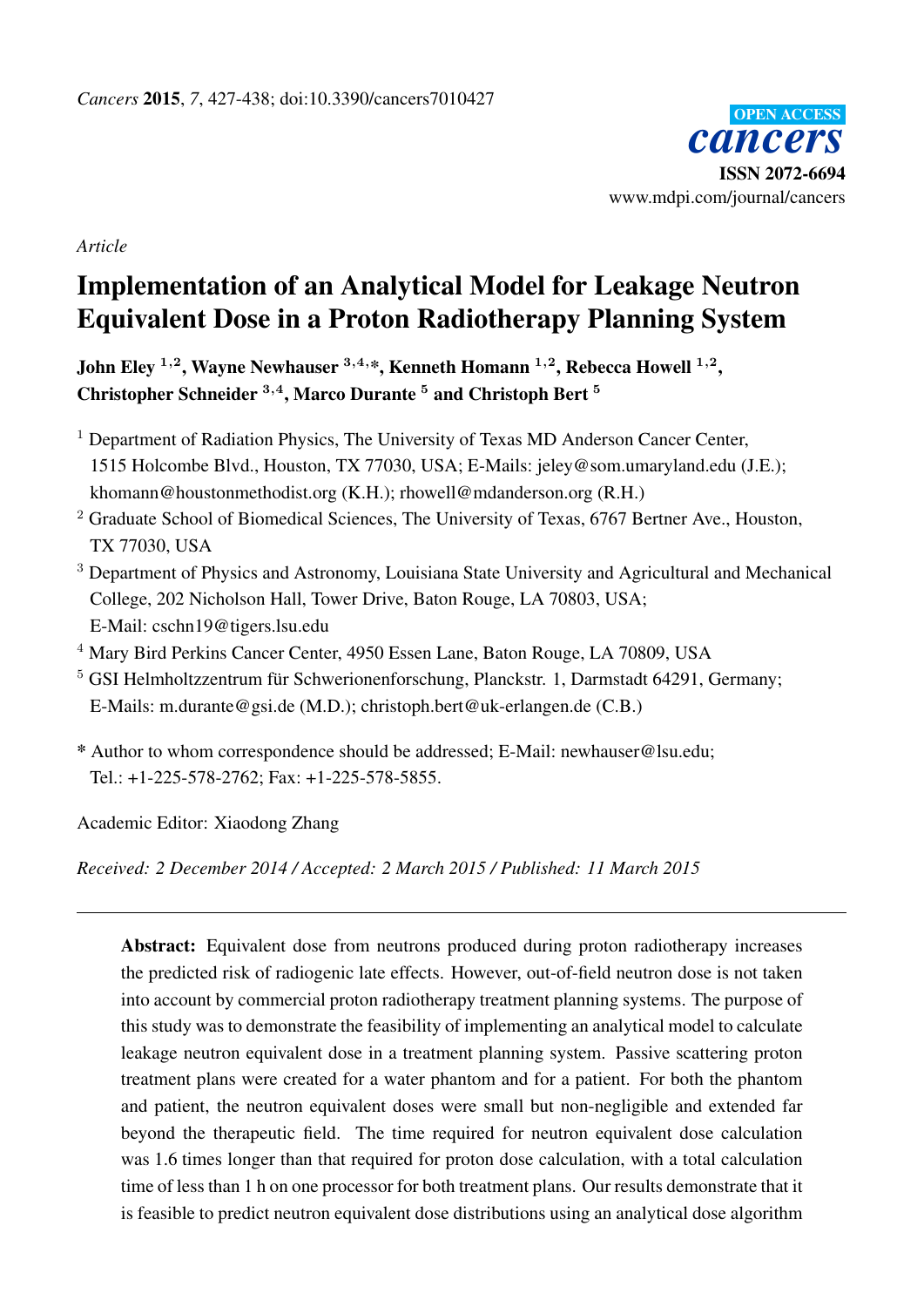for individual patients with irregular surfaces and internal tissue heterogeneities. Eventually, personalized estimates of neutron equivalent dose to organs far from the treatment field may guide clinicians to create treatment plans that reduce the risk of late effects.

Keywords: neutron; dose algorithm; equivalent; proton; therapy; stray dose

#### 1. Introduction

Commercially available proton treatment planning systems (TPSs) typically calculate absorbed dose using pencil beam algorithms that model charged particle radiation transport. Absorbed dose from neutrons is implicitly included in the calculation of dose to tissues inside the therapeutic radiation field; however, neutron equivalent dose outside of the therapy field is usually neglected. This unaccounted for dose has the potential for harm, as neutron exposures are known to contribute to the risk of long-term side effects of proton therapy, including the development of secondary malignant neoplasms (SMNs). Hence, there is a need to develop the capability to predict out-of-field neutron equivalent dose using TPSs.

As cancer screening, diagnosis, and therapy improve, and cancer patients live longer, the potential for late effects also grows. The Surveillance, Epidemiology, and End Results program reports that, as of 2009, over 12 million cancer survivors were living in the United States [\[1\]](#page-11-0), and approximately one-half of all cancer patients received radiation therapy at some stage of their treatment. The 5-year survival rate of children with all cancers has increased over the past four decades from 60% to nearly 80% [\[2](#page-11-1)[,3\]](#page-11-2). For these patients, the cumulative incidence for SMNs 30 years after childhood cancer diagnosis was found to be 7.9% [\[4\]](#page-11-3). Given the large and increasing number of cancer survivors who received radiotherapy, there is an urgent need to better understand and mitigate against the risks from stray radiation [\[5,](#page-11-4)[6\]](#page-11-5).

Measurements indicate that the equivalent dose from neutrons produced from proton treatments is relatively low, typically less than  $1\%$  of the prescribed dose, throughout the entire patient  $[7-10]$  $[7-10]$ . Nevertheless, in organs far from the treatment field, neutrons are the main contributors to equivalent dose, and they, therefore, govern the risk of radiation-related late effects in those organs. To better understand neutron equivalent dose distributions, many groups have conducted Monte Carlo simulation studies [\[11–](#page-11-8)[20\]](#page-12-0). Although Monte Carlo simulations benchmarked against measurements showed good agreement [\[9](#page-11-9)[,12](#page-12-1)[,14](#page-12-2)[,21–](#page-12-3)[23\]](#page-12-4), Monte Carlo simulation of neutron equivalent dose for individual patients is complex and time consuming, requiring hundreds of CPU-hours for a single patient calculation [\[16,](#page-12-5)[17,](#page-12-6)[24,](#page-12-7)[25\]](#page-12-8). To allow fast calculation of neutron equivalent dose for individual patients, Zheng *et al.* [\[26\]](#page-13-0) developed an analytical model by fitting Monte Carlo simulated neutron equivalent dose distributions in air. The model was subsequently extended to account for attenuation of neutrons in water [\[27\]](#page-13-1) and, later, to explicitly model neutrons characterized as either intranuclear-cascade, evaporation, epithermal, or thermal [\[28\]](#page-13-2). Anferov [\[29\]](#page-13-3) also developed an analytical model to predict equivalent dose from secondary neutrons produced by protons stopping in the treatment nozzle and a phantom. However, these previous studies did not account for individual patient anatomy, *i.e.*, irregular exterior surfaces and internal heterogeneities. Consequently, there is incomplete knowledge of the computational time required to calculate out-of-field secondary neutron dose with an analytical algorithm in clinically realistic, voxelized representations of patient anatomy.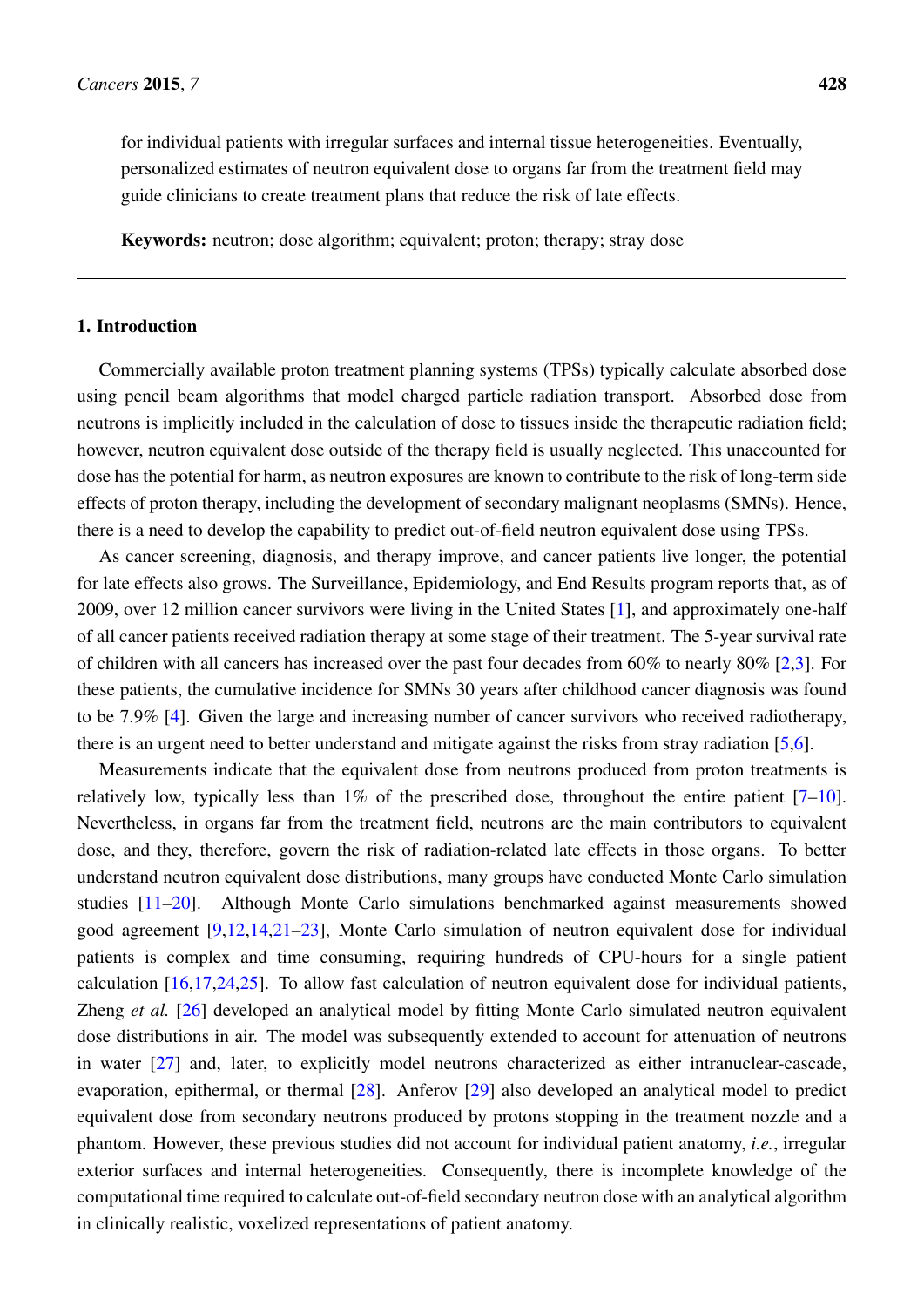The aims of this study were to demonstrate the feasibility of implementing an analytical model for neutron equivalent dose in a TPS and to estimate the additional computation time required. To accomplish these aims, we implemented an analytical neutron dose model in a research TPS and extended the model to take into account the dosimetric effects of irregular surface contours and heterogeneous patient anatomy. We also compared calculation times using our analytical model with those done using a Monte Carlo simulation model.

#### 2. Methods

In this study, we extended the neutron dose equivalent analytical model from Pérez-Andújar *et al.* [\[28\]](#page-13-2) to take into account individual patient anatomy. We begin our report by briefly reviewing the analytical model (hereafter referred to as the *H/D* model) and then describe our extensions of the *H/D* model to take into account irregular surfaces and internal heterogeneities in a patient. Finally, we describe how we implemented our modified *H/D* model in a TPS and tested its feasibility for calculating neutron equivalent dose from passively scattered proton treatments in a water-box phantom and a voxelized representation of a patient.

### *2.1. Analytical Model for Neutron Equivalent Dose*

Neutron equivalent dose, *H*, in water per prescribed proton dose, *D*, (prescribed to a point at isocenter in a water phantom) was modeled following Pérez-Andújar *et al.* [\[28\]](#page-13-2) as:

$$
(H/D)_{x,y,z} = (H/D)_{\text{iso}} (d/d_{\text{iso}})^{-p} \sum_{i=1}^{4} C_i \exp \left[ -\alpha_i (d - d_{\text{iso}}) \right] \exp \left[ -\left( x^2 + y^2 \right) d_{\text{iso}}^2 / (2\sigma_i^2 z^2) \right] \tag{1}
$$

where (*H/D*)<sub>iso</sub> is the neutron equivalent dose per proton absorbed dose at isocenter, which we determined for modulated proton beams using:

$$
(H/D)_{\text{iso}} = \frac{1}{n_{\text{max}}} \sum_{j=1}^{N} (H/D)_{\text{iso},j} n_j
$$
 (2)

where the proton beam is conceptually divided into *N* finite energy bins, *i.e.*, that cover the range of proton energies incident on the patient;  $n_j$  is the number of protons in the *j*th energy bin, and  $n_{\text{max}}$  is the number of protons in the maximum energy bin. Monoenergetic  $(H/D)_{iso,j}$  values were taken from Pérez-Andújar *et al.* [\[28\]](#page-13-2) as well as the additional fitting parameters required  $(p, C_i, \alpha_i, \sigma_i)$ . This model allowed calculation of neutron equivalent dose at a point  $(x, y, z)$  that is a distance, *d*, from the virtual neutron source with a path-length of *d*' in water. For this model, we consider the virtual neutron source to be on central axis on the downstream plane of the patient-specific collimator.

#### *2.2. Attenuation of Neutrons Due to Irregular Surfaces and Heterogeneous Tissues*

To extend the capability of the *H/D* model to predict neutron dose for voxelized representations of a patient's anatomy, we used a ray-tracing method [\[30\]](#page-13-4) to calculate attenuation of the neutron dose distribution in heterogeneous tissues. The voxelized anatomy was derived from computed tomography (CT) images of a patient. The attenuation pathlength term *d*' in Equation (1) was calculated taking into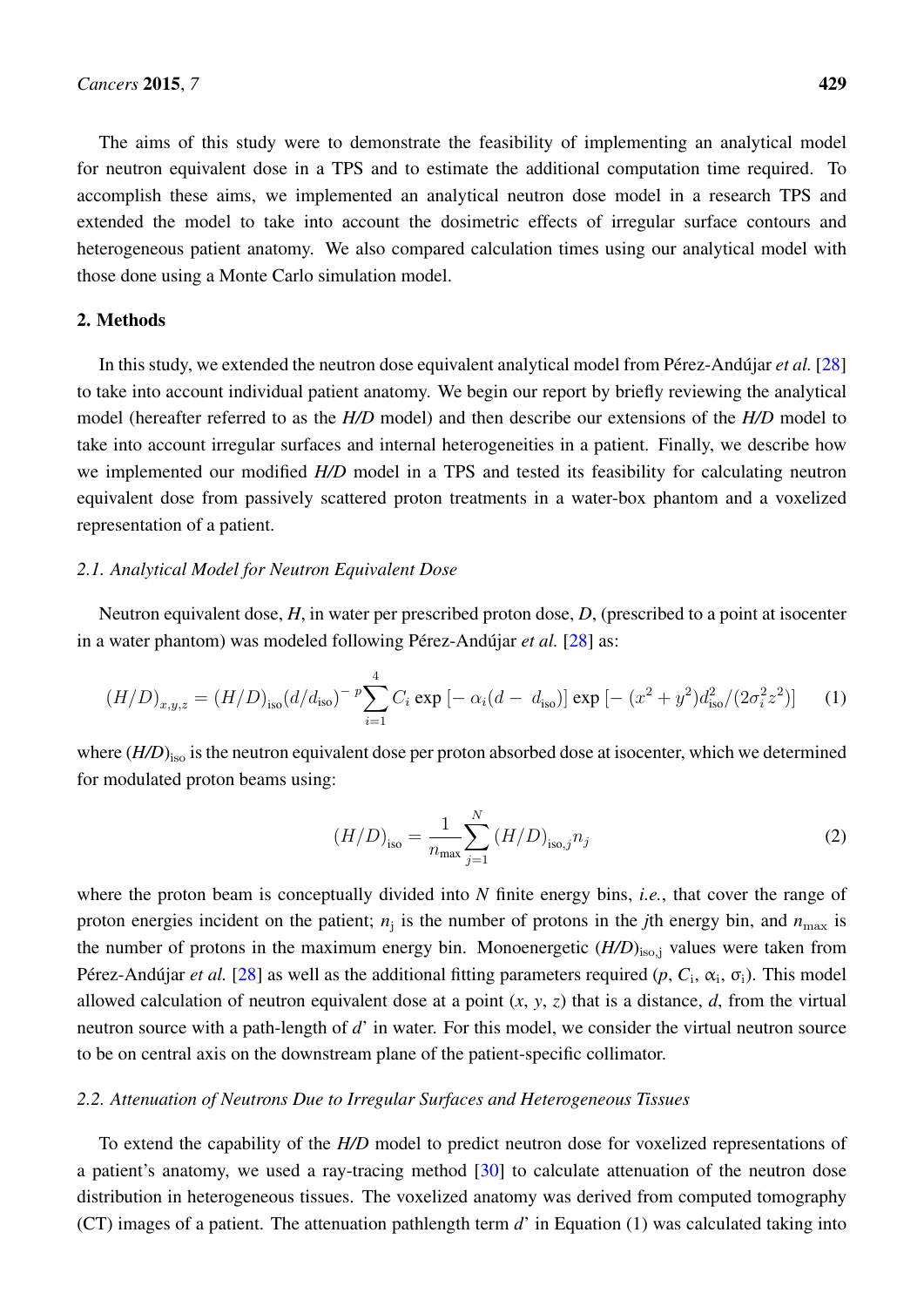account irregular patient surfaces and heterogeneous tissue densities. Rays were cast that originated at the virtual neutron source, and they were terminated at the calculation point, e.g., the center of a voxel. The total attenuation pathlength at the calculation point was computed by summing the individual attenuation pathlengths of each traversed voxel.

### *2.3. Implementation of the Analytical H/D Model in a TPS*

The extended analytical model for *H/D* was implemented in a research version of the 4D TPS for ion therapy (TRiP) [\[31](#page-13-5)[,32\]](#page-13-6) using the C programming language. The existing ray-tracing algorithm in TRiP was adapted for the *H/D* model to determine the water-equivalent depth *d*' at each calculation point as well as the geometric parameters (*x*, *y*, *z*, and *d*) with respect to the central-point at the plane of collimation, where a large majority of neutrons striking the patient originate. These calculations were performed sequentially to find *H/D* for each voxel of the patient CT. The pencil beam dose algorithm in TRiP was used to calculate absorbed dose, *D*, from protons for the passive scattering proton treatment plan. Because TRiP was developed for scanned-beam applications, passive scattering was simulated by creating an artificial planning target volume,  $PTV_{PS}$  that mimicked scattered beam delivery. To achieve this, an aperture was defined using the boundary of the original PTV projected to beam's eye view. Within this aperture, the maximal difference between radiological depths of the proximal and distal edges of the PTV was determined, *i.e.*, the range modulation width of the PTV. To form the PTV<sub>PS</sub>, we included all voxels that were within the aperture and upstream of the distal PTV edge within the range modulation width. Finally, a scanned-beam treatment plan was optimized for the generated  $PTV_{PS}$ , mimicking a passive scattering treatment plan.

#### *2.4. Calculation of Equivalent Dose Distributions from Neutrons in a Water Phantom*

A box-shaped water phantom (30  $\times$  15  $\times$  15 cm<sup>3</sup>) was created that contained a spherical target 5 cm in diameter at a depth of 7.5 cm. A single proton treatment field was designed to uniformly irradiate the target. Proton absorbed dose was converted to equivalent dose using a mean radiation weighting factor of 1. Equivalent dose distributions were computed for the water phantom for (1) protons only and (2) the combined contribution from protons and neutrons. Three-dimensional (3D) equivalent dose distributions were visualized using multiple 2D figures of equivalent dose using colorwash and contour plots. Calculation time was recorded for both the proton absorbed dose calculation and the neutron equivalent dose calculation.  $(H/D)_{iso}$  was 3.68 mSv/Gy for the water phantom plan (*cf.* Equation (2)), using 140 MeV protons, *i.e.*, entering the nozzle, with 5-cm range modulation, and a "medium" scattering foil (specific to the MDACC design).

#### *2.5. Calculation of Neutron Equivalent Dose Distribution in a Patient*

To test the integration of the *H/D* model, ray tracing algorithm, and TPS, we prepared a treatment plan using voxelized anatomic patient data. For this component of the study, we selected records for a young woman who had received mediastinal irradiation for early stage Hodgkin lymphoma (HL). This patient was selected for two reasons: (1) the treated anatomy provided clinically realistic features that were of relevance to our study, e.g., irregular patient surfaces and internal tissue heterogeneities and (2) expected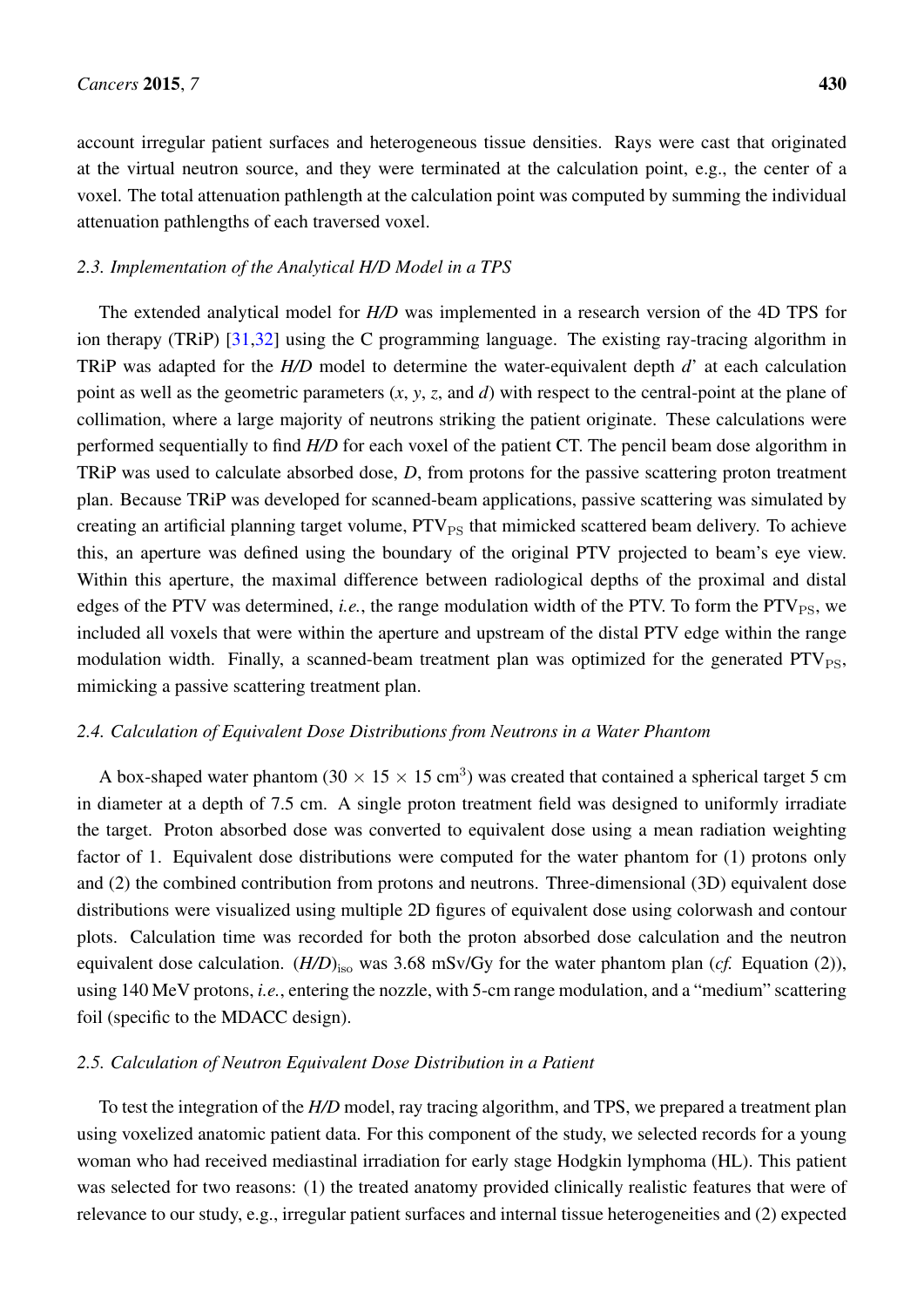long survival time and therefore elevated risk of radiogenic late effects. In particular, HL patients undergoing combined radiotherapy and chemotherapy may expect survival rates of approximately 90% at 5 years and higher than 60% at 20 years [\[33,](#page-13-7)[34\]](#page-13-8). Importantly, epidemiological studies have revealed that HL patients treated with radiation are at increased risk of SMNs, e.g., cancer in the female breast, lung, and thyroid [\[35\]](#page-13-9).

The 26-year-old woman in our study had been diagnosed with stage IIB HL and had a solid mediastinal tumor mass. She received passively scattered proton therapy at The University of Texas MD Anderson Cancer Center in Houston, TX (MDACC). Data for this patient were collected under a retrospective research protocol approved by our institutional review board. All protected health information was removed from the electronic medical record using the methods of Newhauser *et al.* [\[36\]](#page-13-10). The treatment plan included a single anterior-posterior field to irradiate the tumor using 160 MeV protons entering the nozzle, with 5.5-cm range modulation, 1.5-cm range shifter, and a medium scattering foil. Proton absorbed dose was converted to equivalent dose using a mean radiation weighting factor of 1. Equivalent dose distributions were computed separately for protons and neutrons and summed to find the total equivalent dose distribution. For the HL patient, we applied a field-size correction factor to our model for neutron equivalent dose. Specifically, we multiplied the  $(H/D)_{\text{iso}}$  value of 5.09 mSv/Gy, which was determined for this patient plan using Equation (2), by a factor of 0.623 that represented the ratio of blocked-to-total area of the proton field incident on the patient-specific brass collimator. This accounted for a decrease in neutron production in the treatment head when less collimation is used, needed since the neutron model parameters from Pérez-Andújar *et al.* [\[28\]](#page-13-2) were determined for protons striking a closed collimator. Equivalent dose distributions were visualized using equivalent dose colorwash planes, contour plots, and organ equivalent-dose volume statistics. To illustrate an out-of-field organ at risk, we calculated the equivalent dose distribution in the thyroid. Calculation time was recorded for both the proton absorbed dose calculation and the neutron equivalent dose calculation.

#### *2.6. Comparison of Analytical H/D Model against a Monte Carlo H/D Model*

We compared the *H/D* prediction against a Monte Carlo simulation of neutron equivalent dose for the HL patient case described in the previous section. We used MCNPX (version 2.6, Los Alamos National Laboratory, Los Alamos, NM, USA) [\[37\]](#page-13-11); and in-house codes [\[38\]](#page-13-12) to simulate neutron transport and energy deposition for neutrons produced in the MDACC proton treatment nozzle. In our simulation, proton histories were terminated when they crossed a plane separating the treatment nozzle and the patient; thus, we only simulated dose to the patient arising from neutrons produced in the nozzle. The neutron absorbed dose calculated with Monte Carlo was converted to neutron equivalent dose using a mean radiation-weighting factor for neutrons of 8, as determined by Newhauser *et al.* [\[17\]](#page-12-6) for passively scattered proton treatment of a medulloblastoma patient.

#### 3. Results

#### *3.1. Equivalent Dose Distributions in a Water-Box Phantom from the Analytical H/D Model*

The equivalent dose distribution in the water phantom with the spherical target is plotted in Figure [1a](#page-7-0). As expected, the proton equivalent dose covered the spherical target uniformly, with a mean equivalent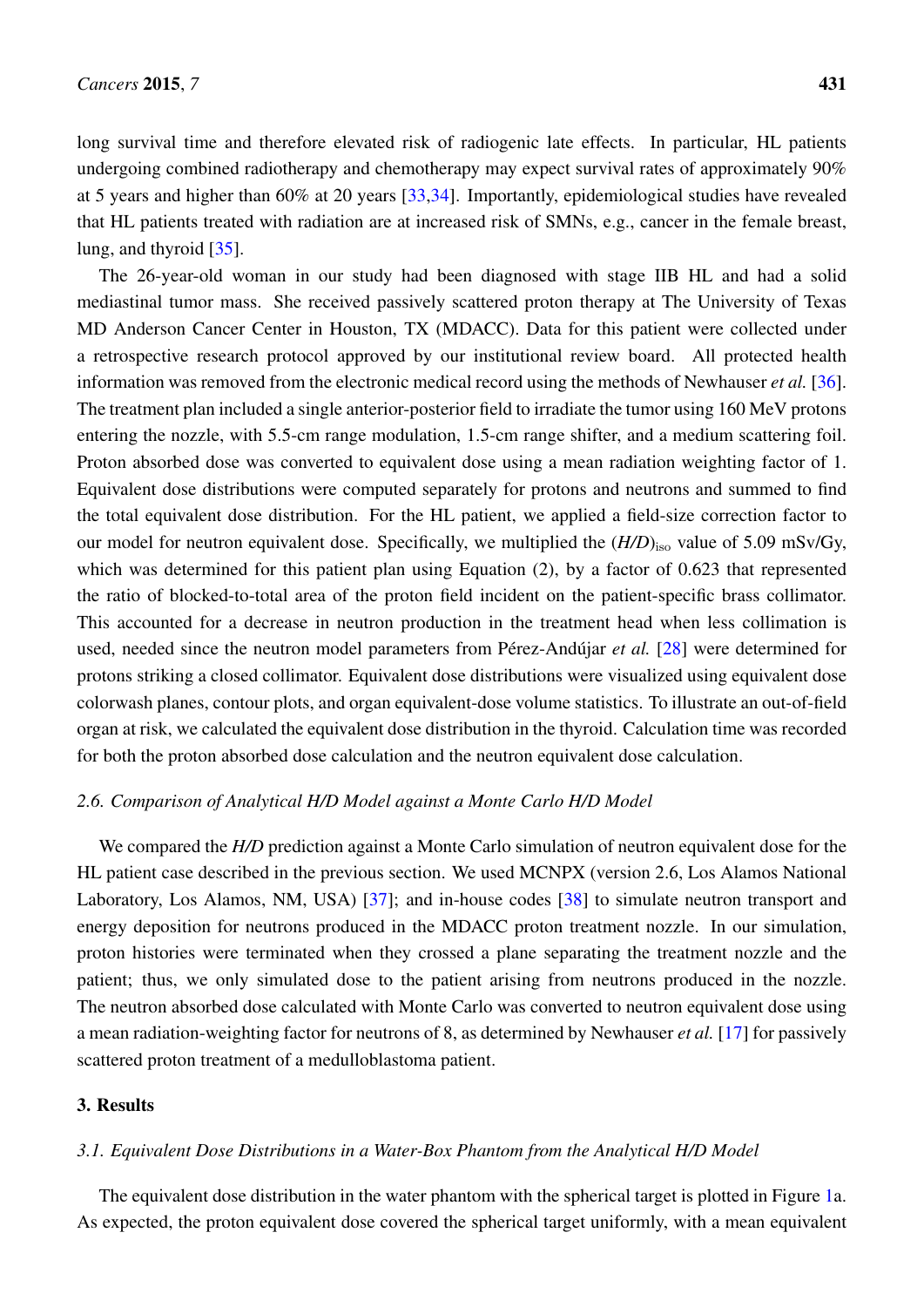dose for all target voxels of 99.9% of the prescribed dose and a standard deviation of 0.7%. The proton equivalent dose fell off rapidly beyond the lateral target boundary, dropping to almost zero dose equivalent dose fell off rapidly beyond the lateral target boundary, dropping to almost zero dose  $(\leq 0.001\%)$  at 3 cm lateral to the edge of the therapeutic field. Distal to the target, the equivalent dose fell off rapidly to zero within 1 cm when only protons were considered. The sum of the proton and neutron equivalent dose distributions is shown in Figure 1b. The [ta](#page-7-0)rget equivalent dose coverage was nearly identical to that calculated only considering protons. However, the combined equivalent dose distribution extended laterally and distally beyond the target boundary, contributing small but non-negligible equivalent dose (approximately 2–5 mSv/Gy) far ( $\geq$ 10 cm) from the primary field. The proton equivalent dose calculation required 0.20 CPU hours, and the neutron equivalent dose distribution calculation required 0.28 CPU hours. 0.28 CPU hours.

<span id="page-7-0"></span>

the spherical target in water showing (a) proton equivalent dose only and (b) combined proton and neutron equivalent dose. Data are shown as percentages of the prescribed target  $\frac{1}{2}$  and neutron equivalent dose. equivalent dose. Figure 1. Equivalent dose distributions in planes in the lateral and axial directions for equivalent dose.

# *3.2. Equivalent Dose Distributions in a HL Patient from the Analytical H/D Model 3.2. Equivalent Dose Distributions in a HL Patient from the Analytical H/D Model*

The equivalent dose distribution from a therapeutic proton beam in the HL patient is shown in Figure [2a](#page-8-0). A mean equivalent dose of 36 Sv was seen in the target, falling off to zero dose approximately laterally and 2.5 cm distally. The combined proton and neutron equivalent dose distribution is shown in shown in Figure [2b](#page-8-0). Similar to our observations for the water phantom, the target coverage was nearly identical to that of proton dose only. Also consistent with our water phantom observation, the equivalent dose distribution remained between 0.2% and 0.5% of the prescribed dose at large distances ( $\geq$ 15 cm) from the target boundary. For the HL patient, the proton equivalent dose calculation required 0.37 CPU and the neutron equivalent dose calculation required 0.63 CPU hours. hours, and the neutron equivalent dose calculation required 0.63 CPU hours. The equivalent dose distribution from a therapeutic proton beam in the HL patient is shown in 3.5 cm laterally and 2.5 cm distally. The combined proton and neutron equivalent dose distribution is

To illustrate the spatial variation in the predicted equivalent dose distribution from neutrons, we To illustrate the spatial variation in the predicted equivalent dose distribution from neutrons, we plotted the neutron component alone in Figure [3a](#page-9-0),c. The isodose contours are seen to diverge from the virtual neutron source, which was located 33 cm upstream of the target. However, variation of the neutron equivalent dose due to irregular patient surfaces and internal density heterogeneities is seen in neutron equivalent dose due to irregular patient surfaces and internal density heterogeneities is seen in the overall irregular shape of the neutron isodose contours. In particular, isodose contours extend deeper the overall irregular shape of the neutron isodose contours. In particular, isodose contours extend deeper in lower-density lung regions (Figure 3a), suggesting the importance of using heterogeneity corrections in lower-density lung regions (Figure [3a](#page-9-0)), suggesting the importance of using heterogeneity corrections when calculating neutron dose distributions in a clinically realistic setting. when calculating neutron dose distributions in a clinically realistic setting.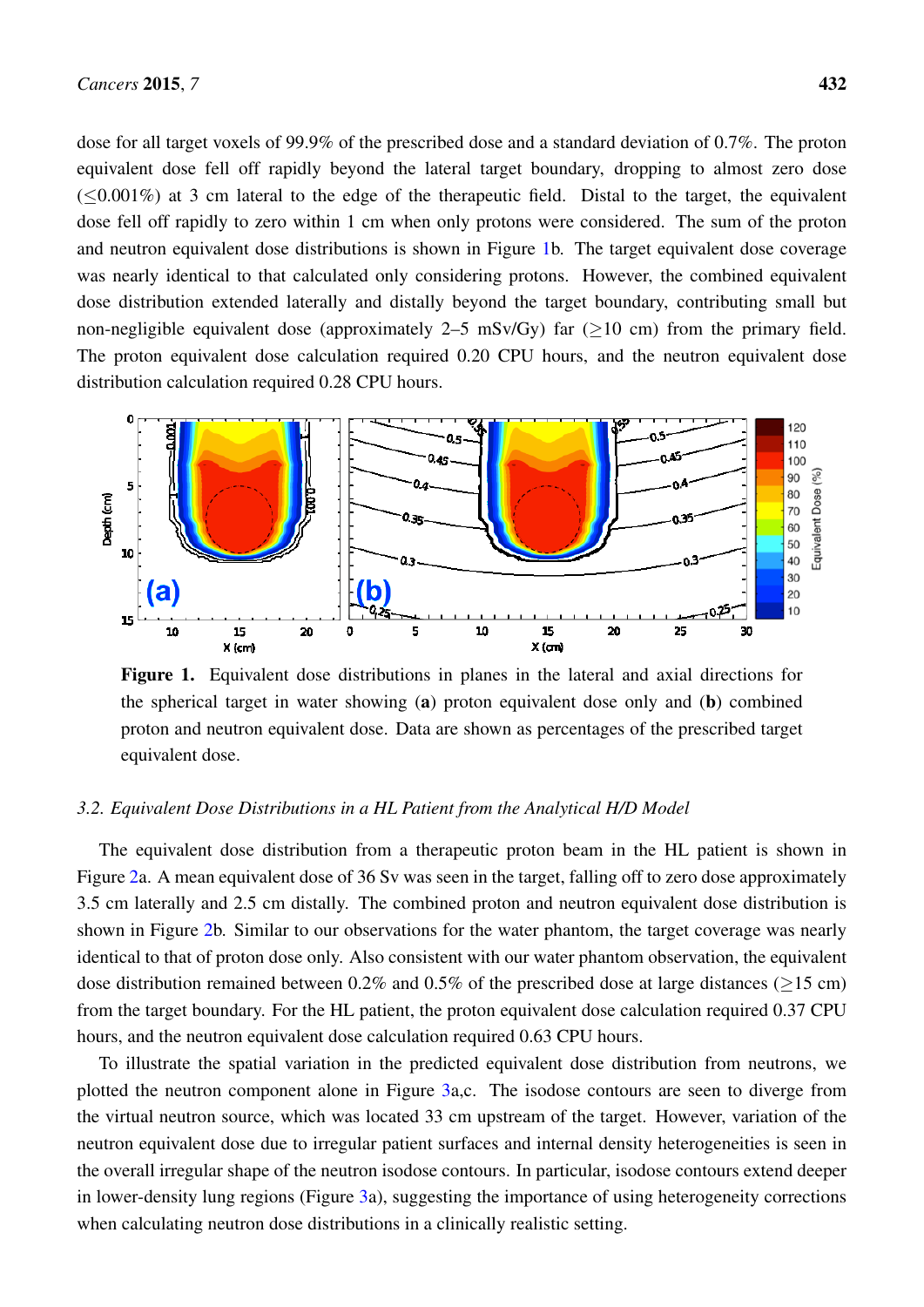<span id="page-8-0"></span>

**Figure 2.** Sagittal equivalent dose planes overlaying a thoracic CT image of the HL patient showing (**a**) proton equivalent dose and (**b**) combined proton and neutron equivalent dose. showing (a) proton equivalent dose and (b) combined proton and neutron equivalent dose. Equivalent dose values are percentages of the prescribed target equivalent dose, *i.e.*, 36 Sv. The mediastinal tumor and healthy thyroid are contoured in black. The mediastinal tumor and healthy thyroid are contoured in black. Figure 2. Sagittal equivalent dose planes overlaying a thoracic CT image of the HL patient

## *3.3. Dose Calculations Using the Analytical Model and Monte Carlo Simulations 3.3. Dose Calculations Using the Analytical Model and Monte Carlo Simulations*

Comparing *H/D* values from our analytical model with those from Monte Carlo simulations, we found Comparing *H/D* values from our analytical model with those from Monte Carlo simulations, we found similar predicted neutron equivalent dose distributions within the HL target of  $115 \pm 8$  mSv and  $101 \pm 14$  mSv for the analytical model (Figure [3a](#page-9-0),c) and Monte Carlo simulation (Figure [3b](#page-9-0),d), respectively. We observed similar equivalent dose distributions with depth on the central axis inside the patient, but there were more pronounced differences in the overall shape of equivalent dose distributions in the lungs and the air outside the patient, as seen in Figure [3a](#page-9-0),b. The analytical *H/D* model predicted a thyroid equivalent dose of  $120 \pm 3$  mSv, *i.e.*, 0.3% of the prescribed dose (Figure [2b](#page-8-0)). In comparison, the Monte Carlo  $H/D$  model predicted a thyroid equivalent dose of  $86 \pm 4$  mSv. Our Monte Carlo simulation of neutron equivalent dose required approximately 1600 CPU hours.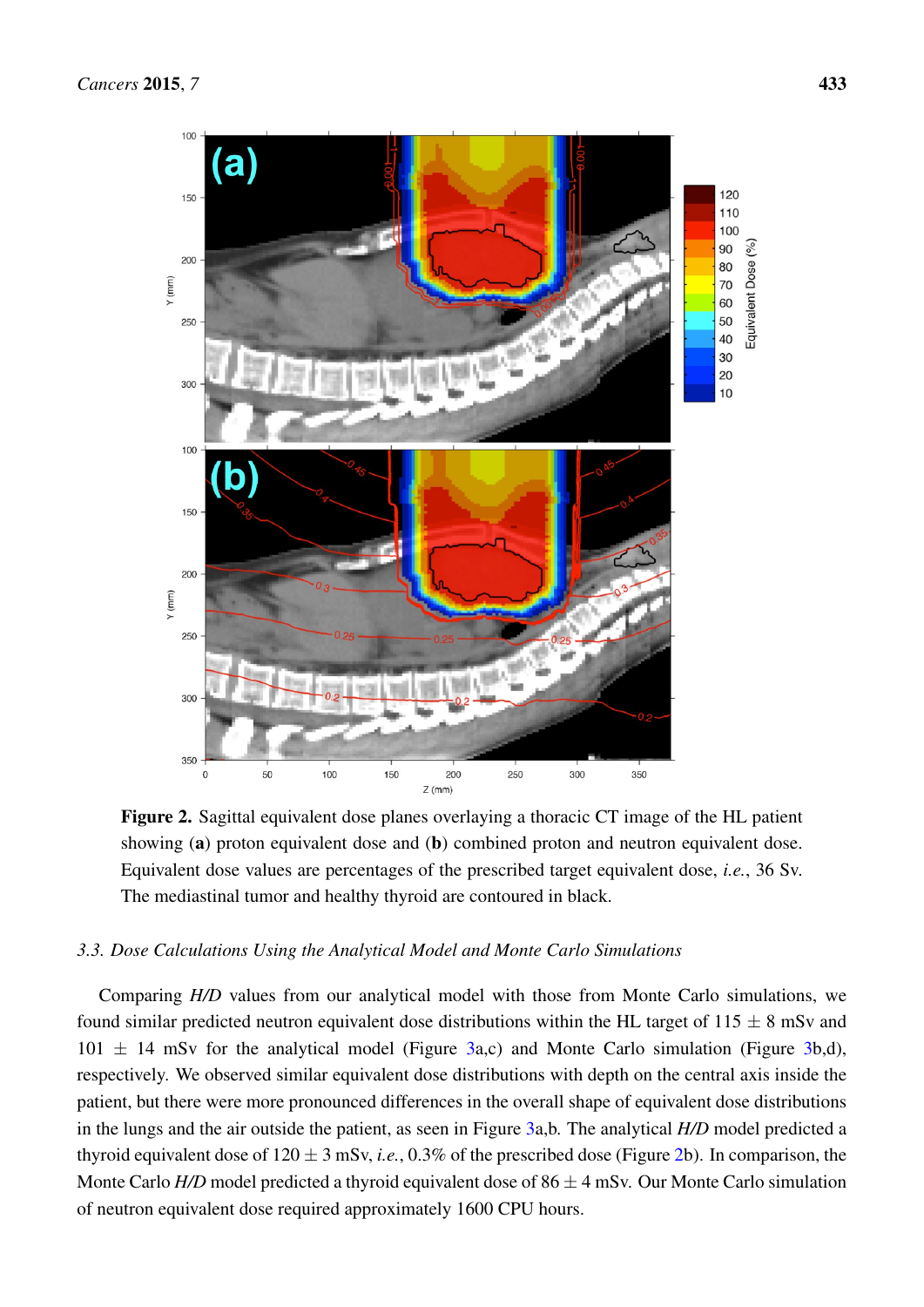<span id="page-9-0"></span>

Figure 3. Axial (a) and (b) and sagittal  $(c)$  and  $(d)$  planes of equivalent neutron dose overlaying CT images of the HL patient, with dose calculated using the analytical *H/D* model (a) and (c) and the Monte Carlo *H/D* model (b) and (d). Equivalent dose values are percentages of the prescribed target dose. The mediastinal target volume and thyroid are indicated by black contours.

#### $\mathbf{u}$  implemented and an analytical model to calculate neutron equivalent dose using a proton radiotherapy  $\mathbf{v}$ 4. Discussion

We implemented an analytical model to calculate neutron equivalent dose using a proton radiotherapy TPS. We incorporated a ray-tracing algorithm to calculate attenuation of neutron equivalent dose distribution for patients with irregular surface contours and internal heterogeneities. The major finding of this study is that it is feasible to calculate equivalent dose distributions in individual patients as part of the routine treatment planning process. radiotherapy treatment plans. Our approach provides fast neutron calculations, *i.e.*, less than 1 h on a

One of the major clinical implications of this work is that this capability, with further development, might someday enable clinicians to routinely consider quantitative risks of late effects when developing radiotherapy treatment plans. Our approach provides fast neutron calculations, *i.e.*, less than 1 h on a single CPU, a factor of 1.6 times that required for a typical therapeutic proton absorbed dose calculation. It appears straightforward to integrate *H/D* calculations into the current treatment planning workflow. The ability to visualize neutron equivalent dose in commercial TPSs may encourage treatment planning modifications, such as repositioning or shielding of out-of-field organs to reduce exposures without affecting dosimetric coverage of the primary target. Our comparison of the analytical *H/D* model with the more accurate but computationally more expensive Monte Carlo simulations suggests that the two approaches agreed within approximately 15% at the HL tumor isocenter and within 40% at the thyroid. Some of the observed disagreement is likely due to the current approximation that all neutrons diverge from a point in the patient collimator, whereas the more detailed Monte Carlo simulations model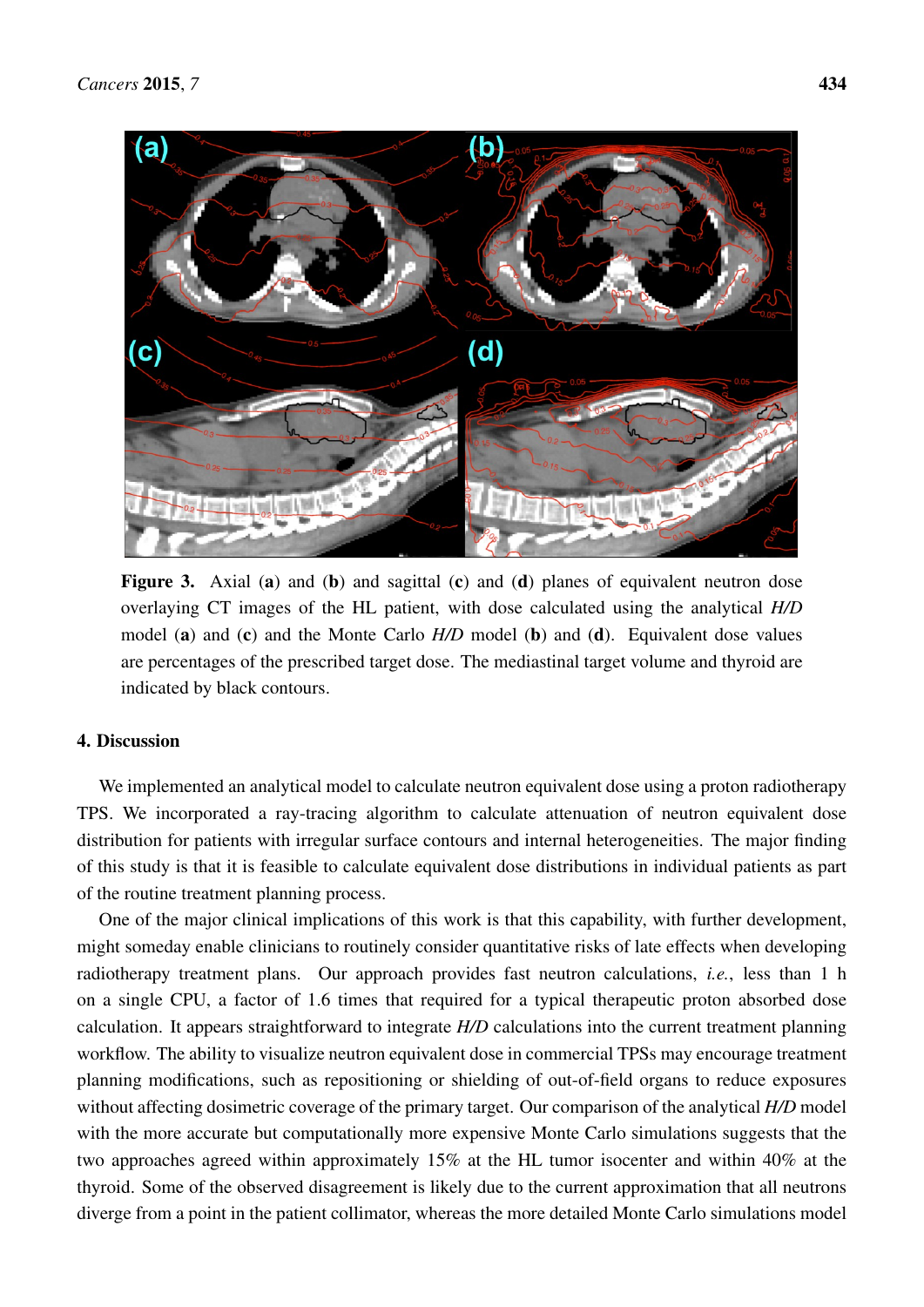the neutron production in detail at multiple places throughout the nozzle, for example in the scattering foils and trimmer-style collimators upstream of the patient collimator.

The current study had several limitations, but none of them prevented us from our primary objective, which was to prove the feasibility of calculating out-of-field neutron dose using an analytical algorithm suitable for inclusion in a current treatment planning process. First, our ray-tracing method, which determined water-equivalent attenuation pathlengths for the neutron distributions, did not consider the elemental composition of the patient but rather used tables designed to convert CT numbers to water-equivalent pathlengths for proton range loss. Thus, the patient was ultimately assumed to consist of voxels having different densities of water. A more physically realistic approach would be to use tables explicitly designed to convert CT numbers to estimate elemental compositions of voxels and ultimately equivalent attenuation pathlengths for neutrons. However, since the *H/D* values from the analytical and Monte Carlo models agreed reasonably well, this approximation appears to have been appropriate for our purposes, though this might also partially explain observed dosimetric discrepancies in air (*cf.* Figure [3\)](#page-9-0) where hydrogen itself is scarce and, thus, recoil-proton dose from neutron collisions is likely lower than predicted when approximating air as very-low-density water. We remark that our Monte Carlo simulations did, in fact, use a CT-to-elemental-composition table as described by Taddei *et al.* [\[25\]](#page-12-8). Second, since the vast majority of neutrons are assumed to emanate from plane of final collimation, this method may not be directly applicable to modeling neutrons produced in the patient for a scanned proton therapy system without substantial modification of the model. However, this too is not a serious limitation because the vast majority of proton therapy (>95%) is delivered using passive scattering treatment units. Some of the current limitations of the analytical *H/D* model are being addressed in other studies in our laboratory, including generalization of the model for scanned beam therapy.

#### 5. Conclusions

Our results demonstrate that it is feasible to predict neutron equivalent dose distributions using an analytical dose algorithm for individual patients on a timescale comparable to that of routine proton treatment-planning calculations. Eventually, personalized estimates of neutron equivalent dose to organs far from the treatment field may guide clinicians to create treatment plans that reduce the risk of late effects.

#### Acknowledgments

The authors are grateful to Rui Zhang for helpful discussions and to Kathryn Carnes for assistance in the preparation of this manuscript. This work was supported by the Rosalie B. Hite Fellowship, the POFII Program of the Helmholtz Gemainschaft, the National Cancer Institute (award 1 R01 CA131463-01A1), and Northern Illinois University through a subcontract of a Department of Defense contract (award W81XH-08-1-0205).

### Author Contributions

John Eley and Wayne Newhauser were responsible for study conception. John Eley and Christoph Bert implemented the methods in a research treatment planning system code. Kenneth Homann provide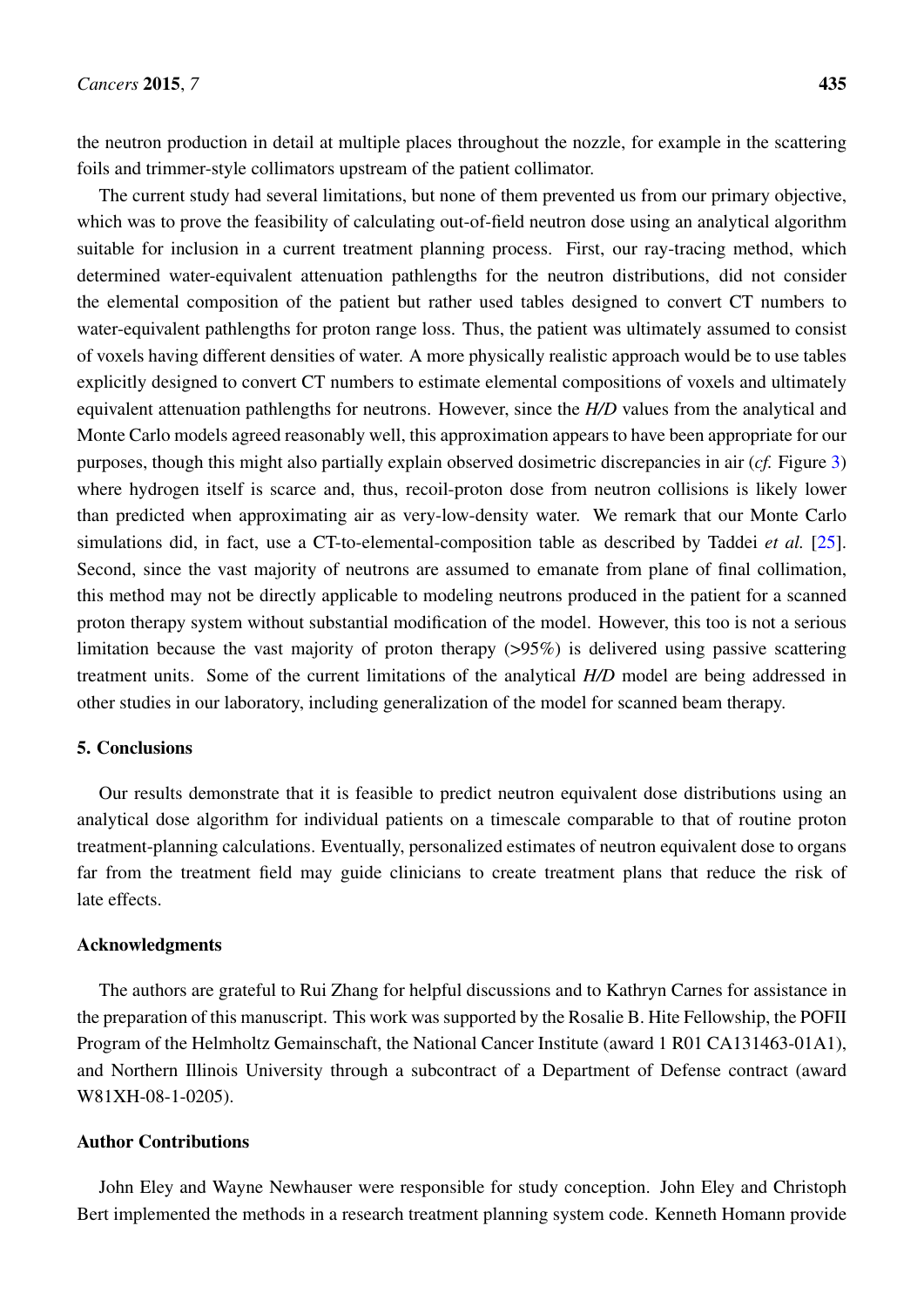Monte Carlo calculations of neutron dose. Christopher Schneider calculated model parameters for modulated proton energies. Rebecca Howell and Marco Durante helped critique and develop the study design. All authors helped draft and revise the manuscript.

### Conflicts of Interest

The authors declare no conflict of interest.

### References

- <span id="page-11-0"></span>1. Howlader, N.; Noone, A.M.; Krapcho, M.; Neyman, N.; Aminou, R.; Altekruse, S.F.; Kosary, C.L.; Ruhl, J.; Tatalovich, Z.; Cho, H.; *et al*. *Seer Cancer Statistics Review, 1975–2009 (Vintage 2009 Populations)*; National Cancer Institute: Bethesda, MD, USA, 2012.
- <span id="page-11-1"></span>2. Ries, L.A.G.; Melbert, D.; Krapcho, M.; Mariotto, A.; Miller, B.A.; Feuer, E.J.; Clegg, L.; Horner, M.J.; Howlader, N.; Eisner, M.P.; *et al*. *Seer Cancer Statistics Review, 1975–2004*; National Cancer Instistute: Bethesda, MD, USA, 2007.
- <span id="page-11-2"></span>3. Smith, M.A.; Seibel, N.L.; Altekruse, S.F.; Ries, L.A.; Melbert, D.L.; O'Leary, M.; Smith, F.O.; Reaman, G.H. Outcomes for children and adolescents with cancer: Challenges for the twenty-first century. *J. Clin. Oncol.* 2010, *28*, 2625–2634. [\[CrossRef\]](http://dx.doi.org/10.1200/JCO.2009.27.0421) [\[PubMed\]](http://www.ncbi.nlm.nih.gov/pubmed/20404250)
- <span id="page-11-3"></span>4. Friedman, D.L.; Whitton, J.; Leisenring, W.; Mertens, A.C.; Hammond, S.; Stovall, M.; Donaldson, S.S.; Meadows, A.T.; Robison, L.L.; Neglia, J.P. Subsequent neoplasms in 5-year survivors of childhood cancer: The childhood cancer survivor study. *J. Natl. Cancer Inst.* 2010, *102*, 1083–1095. [\[CrossRef\]](http://dx.doi.org/10.1093/jnci/djq238) [\[PubMed\]](http://www.ncbi.nlm.nih.gov/pubmed/20634481)
- <span id="page-11-4"></span>5. Newhauser, W.D.; Durante, M. Assessing the risk of second malignancies after modern radiotherapy. *Nat. Rev. Cancer* 2011, *11*, 438–448. [\[CrossRef\]](http://dx.doi.org/10.1038/nrc3069) [\[PubMed\]](http://www.ncbi.nlm.nih.gov/pubmed/21593785)
- <span id="page-11-5"></span>6. NCRP. 2010 recommendations of the European Committee on radiation risk: The health effects of exposure to low doses of ionizing radiation-regulators' edition NCRP report No. 170, secondary primary cancers and cardiovascular disease after radiation therapy. *J. Radiol. Prot.* 2010, *32*, 369–372.
- <span id="page-11-6"></span>7. Yan, X.; Titt, U.; Koehler, A.M.; Newhauser, W.D. Measurement of neutron dose equivalent to proton therapy patients outside of the proton radiation field. *Nucl. Instrum. Methods Phys. Res. Sec. A* 2002, *476*, 429–434. [\[CrossRef\]](http://dx.doi.org/10.1016/S0168-9002(01)01483-8)
- 8. Schneider, U.; Agosteo, S.; Pedroni, E.; Besserer, J. Secondary neutron dose during proton therapy using spot scanning. *Int. J. Radiat. Oncol. Biol. Phys.* 2002, *53*, 244–251. [\[CrossRef\]](http://dx.doi.org/10.1016/S0360-3016(01)02826-7) [\[PubMed\]](http://www.ncbi.nlm.nih.gov/pubmed/12007965)
- <span id="page-11-9"></span>9. Yonai, S.; Kase, Y.; Matsufuji, N.; Kanai, T.; Nishio, T.; Namba, M.; Yamashita, W. Measurement of absorbed dose, quality factor, and dose equivalent in water phantom outside of the irradiation field in passive carbon-ion and proton radiotherapies. *Med. Phys.* 2010, *37*, 4046–4055. [\[CrossRef\]](http://dx.doi.org/10.1118/1.3458721) [\[PubMed\]](http://www.ncbi.nlm.nih.gov/pubmed/20879566)
- <span id="page-11-7"></span>10. Mukherjee, B.; Lambert, J.; Hentschel, R.; Farr, J. Explicit estimation of out-of-field neutron and gamma dose equivalents during proton therapy using thermoluminescence-dosimeters. *Radiat. Meas.* 2011, *46*, 1952–1955. [\[CrossRef\]](http://dx.doi.org/10.1016/j.radmeas.2011.07.026)
- <span id="page-11-8"></span>11. Agosteo, S.; Birattari, C.; Caravaggio, M.; Silari, M.; Tosi, G. Secondary neutron and photon dose in proton therapy. *Radiother. Oncol.* 1998, *48*, 293–305. [\[CrossRef\]](http://dx.doi.org/10.1016/S0167-8140(98)00049-8) [\[PubMed\]](http://www.ncbi.nlm.nih.gov/pubmed/9925249)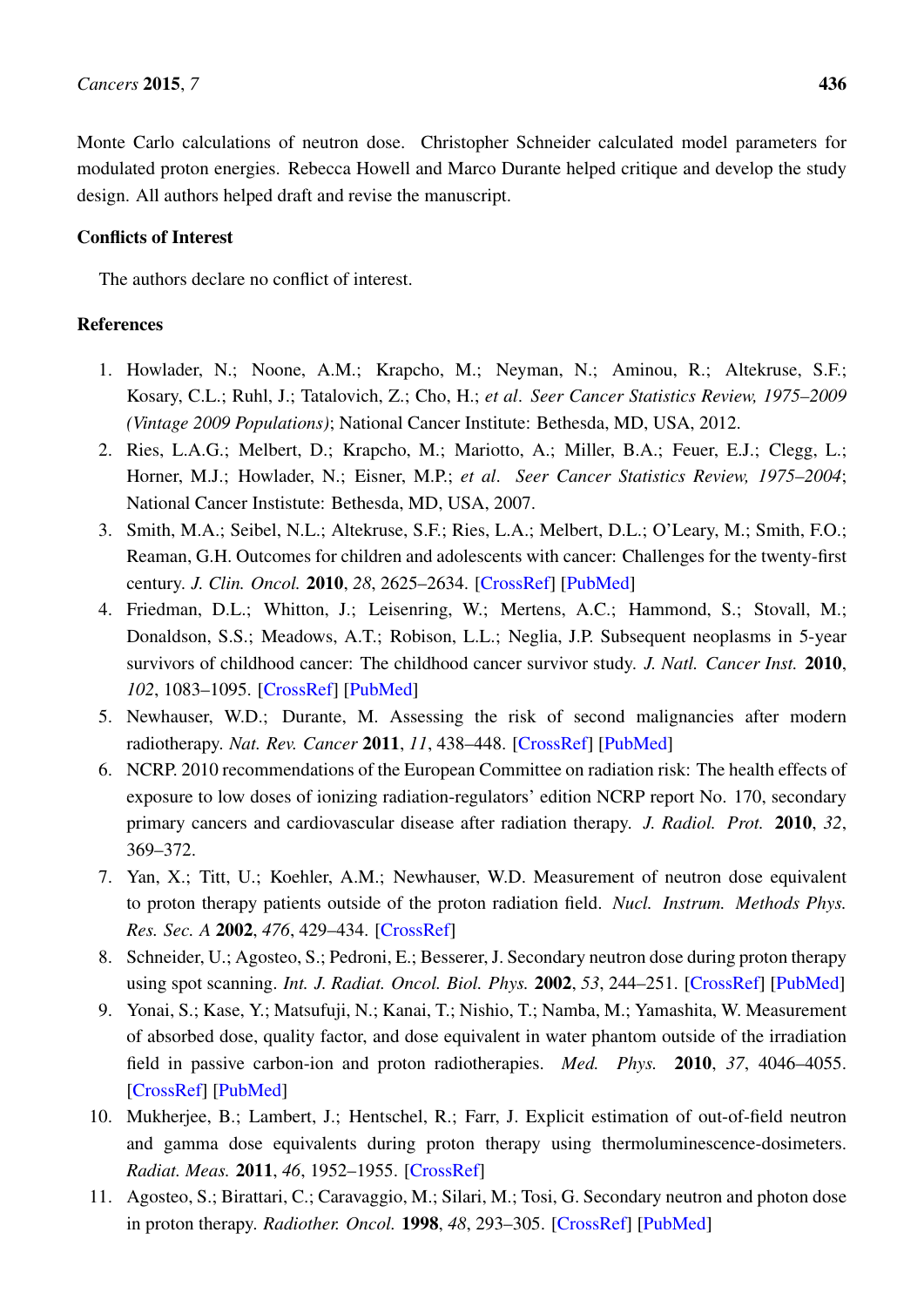- <span id="page-12-1"></span>12. Polf, J.C.; Newhauser, W.D. Calculations of neutron dose equivalent exposures from range-modulated proton therapy beams. *Phys. Med. Biol.* 2005, *50*, 3859–3873. [\[CrossRef\]](http://dx.doi.org/10.1088/0031-9155/50/16/014) [\[PubMed\]](http://www.ncbi.nlm.nih.gov/pubmed/16077232)
- 13. Polf, J.C.; Newhauser, W.D.; Titt, U. Patient neutron dose equivalent exposures outside of the proton therapy treatment field. *Radiat. Prot. Dosim.* 2005, *115*, 154–158. [\[CrossRef\]](http://dx.doi.org/10.1093/rpd/nci264)
- <span id="page-12-2"></span>14. Fontenot, J.D.; Newhauser, W.D.; Titt, U. Design tools for proton therapy nozzles based on the double-scattering foil technique. *Radiat. Prot. Dosim.* 2005, *116*, 211–215. [\[CrossRef\]](http://dx.doi.org/10.1093/rpd/nci229)
- 15. Jiang, H.; Wang, B.; Xu, X.G.; Suit, H.D.; Paganetti, H. Simulation of organ-specific patient effective dose due to secondary neutrons in proton radiation treatment. *Phys. Med. Biol.* 2005, *50*, 4337–4353. [\[CrossRef\]](http://dx.doi.org/10.1088/0031-9155/50/18/007) [\[PubMed\]](http://www.ncbi.nlm.nih.gov/pubmed/16148397)
- <span id="page-12-5"></span>16. Fontenot, J.D.; Lee, A.K.; Newhauser, W.D. Risk of secondary malignant neoplasms from proton therapy and intensity-modulated x-ray therapy for early-stage prostate cancer. *Int. J. Radiat. Oncol. Biol. Phys.* 2009, *74*, 616–622. [\[CrossRef\]](http://dx.doi.org/10.1016/j.ijrobp.2009.01.001) [\[PubMed\]](http://www.ncbi.nlm.nih.gov/pubmed/19427561)
- <span id="page-12-6"></span>17. Newhauser, W.D.; Fontenot, J.D.; Mahajan, A.; Kornguth, D.; Stovall, M.; Zheng, Y.; Taddei, P.J.; Mirkovic, D.; Mohan, R.; Cox, J.D.; *et al*. The risk of developing a second cancer after receiving craniospinal proton irradiation. *Phys. Med. Biol.* 2009, *54*, 2277–2291. [\[CrossRef\]](http://dx.doi.org/10.1088/0031-9155/54/8/002) [\[PubMed\]](http://www.ncbi.nlm.nih.gov/pubmed/19305036)
- 18. Pérez-Andújar, A.; Newhauser, W.D.; Deluca, P.M. Neutron production from beam-modifying devices in a modern double scattering proton therapy beam delivery system. *Phys. Med. Biol.* 2009, *54*, 993–1008. [\[CrossRef\]](http://dx.doi.org/10.1088/0031-9155/54/4/012) [\[PubMed\]](http://www.ncbi.nlm.nih.gov/pubmed/19147903)
- 19. Taddei, P.J.; Howell, R.M.; Krishnan, S.; Scarboro, S.B.; Mirkovic, D.; Newhauser, W.D. Risk of second malignant neoplasm following proton versus intensity-modulated photon radiotherapies for hepatocellular carcinoma. *Phys. Med. Biol.* 2010, *55*, 7055–7065. [\[CrossRef\]](http://dx.doi.org/10.1088/0031-9155/55/23/S07) [\[PubMed\]](http://www.ncbi.nlm.nih.gov/pubmed/21076199)
- <span id="page-12-0"></span>20. Clasie, B.; Wroe, A.; Kooy, H.; Depauw, N.; Flanz, J.; Paganetti, H.; Rosenfeld, A. Assessment of out-of-field absorbed dose and equivalent dose in proton fields. *Med. Phys.* 2010, *37*, 311–321. [\[CrossRef\]](http://dx.doi.org/10.1118/1.3271390) [\[PubMed\]](http://www.ncbi.nlm.nih.gov/pubmed/20175494)
- <span id="page-12-3"></span>21. Tayama, R.; Fujita, Y.; Tadokoro, M.; Fujimaki, H.; Sakae, T.; Terunuma, T. Measurement of neutron dose distribution for a passive scattering nozzle at the proton medical research center (PMRC). *Nucl. Instrum. Methods Phys. Res. Sec. A* 2006, *564*, 532–536. [\[CrossRef\]](http://dx.doi.org/10.1016/j.nima.2006.04.028)
- 22. Herault, J.; Iborra, N.; Serrano, B.; Chauvel, P. Spread-out bragg peak and monitor units calculation with the monte carlo code mcnpx. *Med. Phys.* 2007, *34*, 680–688. [\[CrossRef\]](http://dx.doi.org/10.1118/1.2431473) [\[PubMed\]](http://www.ncbi.nlm.nih.gov/pubmed/17388186)
- <span id="page-12-4"></span>23. Titt, U.; Sahoo, N.; Ding, X.; Zheng, Y.; Newhauser, W.D.; Zhu, X.R.; Polf, J.C.; Gillin, M.T.; Mohan, R. Assessment of the accuracy of an mcnpx-based monte carlo simulation model for predicting three-dimensional absorbed dose distributions. *Phys. Med. Biol.* 2008, *53*, 4455–4470. [\[CrossRef\]](http://dx.doi.org/10.1088/0031-9155/53/16/016) [\[PubMed\]](http://www.ncbi.nlm.nih.gov/pubmed/18670050)
- <span id="page-12-7"></span>24. Zheng, Y.S.; Newhauser, W.; Fontenot, J.; Koch, N.; Mohan, R. Monte carlo simulations of stray neutron radiation exposures in proton therapy. *J. Nucl. Mater.* 2007, *361*, 289–297. [\[CrossRef\]](http://dx.doi.org/10.1016/j.jnucmat.2006.12.016)
- <span id="page-12-8"></span>25. Taddei, P.J.; Mirkovic, D.; Fontenot, J.D.; Giebeler, A.; Zheng, Y.; Kornguth, D.; Mohan, R.; Newhauser, W.D. Stray radiation dose and second cancer risk for a pediatric patient receiving craniospinal irradiation with proton beams. *Phys. Med. Biol.* 2009, *54*, 2259–2275. [\[CrossRef\]](http://dx.doi.org/10.1088/0031-9155/54/8/001) [\[PubMed\]](http://www.ncbi.nlm.nih.gov/pubmed/19305045)